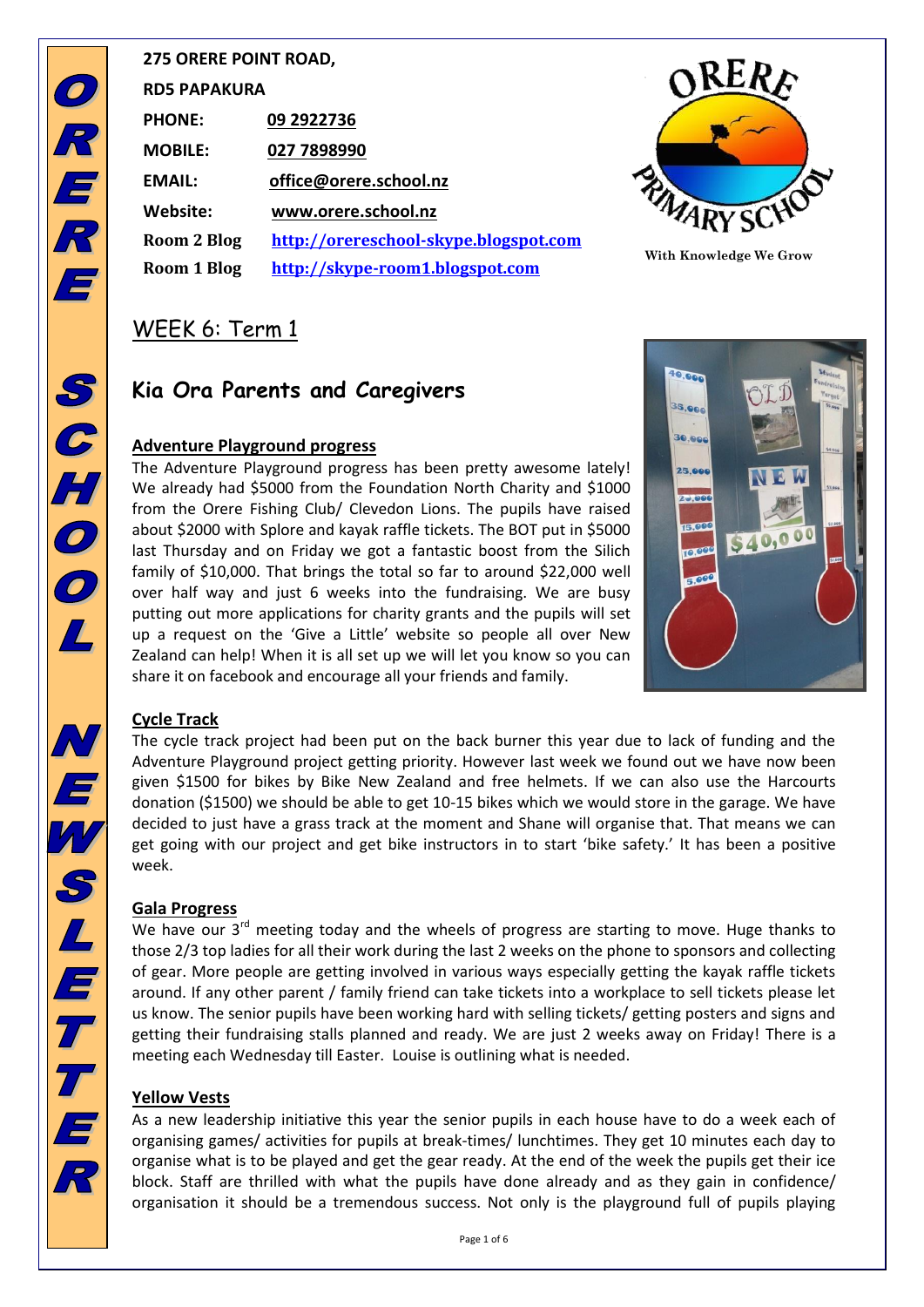games it takes the stress out for teachers who are on duty. The yellow vest pupils also help if any pupil is hurt or needs support. Well done seniors.

#### **Digital Learning Contract 2016**

Staff are involved in a Digital Contract with the Ministry for 2016. Our goal is to lift the levels of Literacy using digital tools. Digital tools are all ICT gear-computers/ laptops/ IPads/ tablets/ Learning Apps/ Cameras etc. and the programmes that are used with them. When we get full broadband by the end of the term we should be smoking and our opportunities with ICT will rise enormously. Once we get the full broadband it is hoped the Orere Community are soon behind us getting greater internet service. That will help tremendously with homework / learning opportunities.

#### **Inter-house Cricket**

We started inter-house cricket last Friday. We play the game with 4 bats which allows all our pupils to play in their house team. It was a great success last year and the other houses are out to topple last year's champions, Kauri. All houses play each other over 3 weeks and then we have finals day. We play at 2.15pm each Friday on the new turf. Parents welcome.



### **Board of Trustees**

Jared McKay stood down from the chairperson's job at the  $1<sup>st</sup>$  meeting for 2016. Jared has been chairperson since 2011 and has done a magnificent job as everyone is well aware of. With his work commitments increasing he has decided to stand down but will remain on the BOT until the elections in May. After doing 5 years as a chairperson you deserve a break. Shane Boustead has accepted the chairperson's role and we are extremely lucky that we have another very capable and hardworking board member to take over seamlessly.

The next elections are in May where 2 positions are up for election. More details later but if any parent is thinking of BOT service please get in touch with a BOT member. The BOT members are:

| Shane Boustead | Lisa Pye        | Rebekah Tossell |
|----------------|-----------------|-----------------|
| Jared McKay    | Andrea Couldrey | Evan Robson     |
| Andrea Keast   |                 |                 |

#### **Bullet Points**

- The Hall Committee have a meet and greet for new Orere residents at the hall on Saturday 19 March. What a great idea.
- I will be away next Thursday/ Friday for a wedding in Wanaka-please don't run amok while I am away!
- Assembly this Thursday-swimming certificates/ House Trophy for swimming
- Bible lessons start this Friday (normally on Wednesdays)
- Reminder Breakfasts are served every school morning-thanks Pam and Louise
- We have stream studies with Laura (Waicare) on Thursday 17 March-more details next week but as Juniors will travel down to the reserve-we will need parents/ cars.
- **Inter-House Tabloids next Wednesday 16 March-starts 1.30-Parents Welcome**

E Noha Ra Evan Robson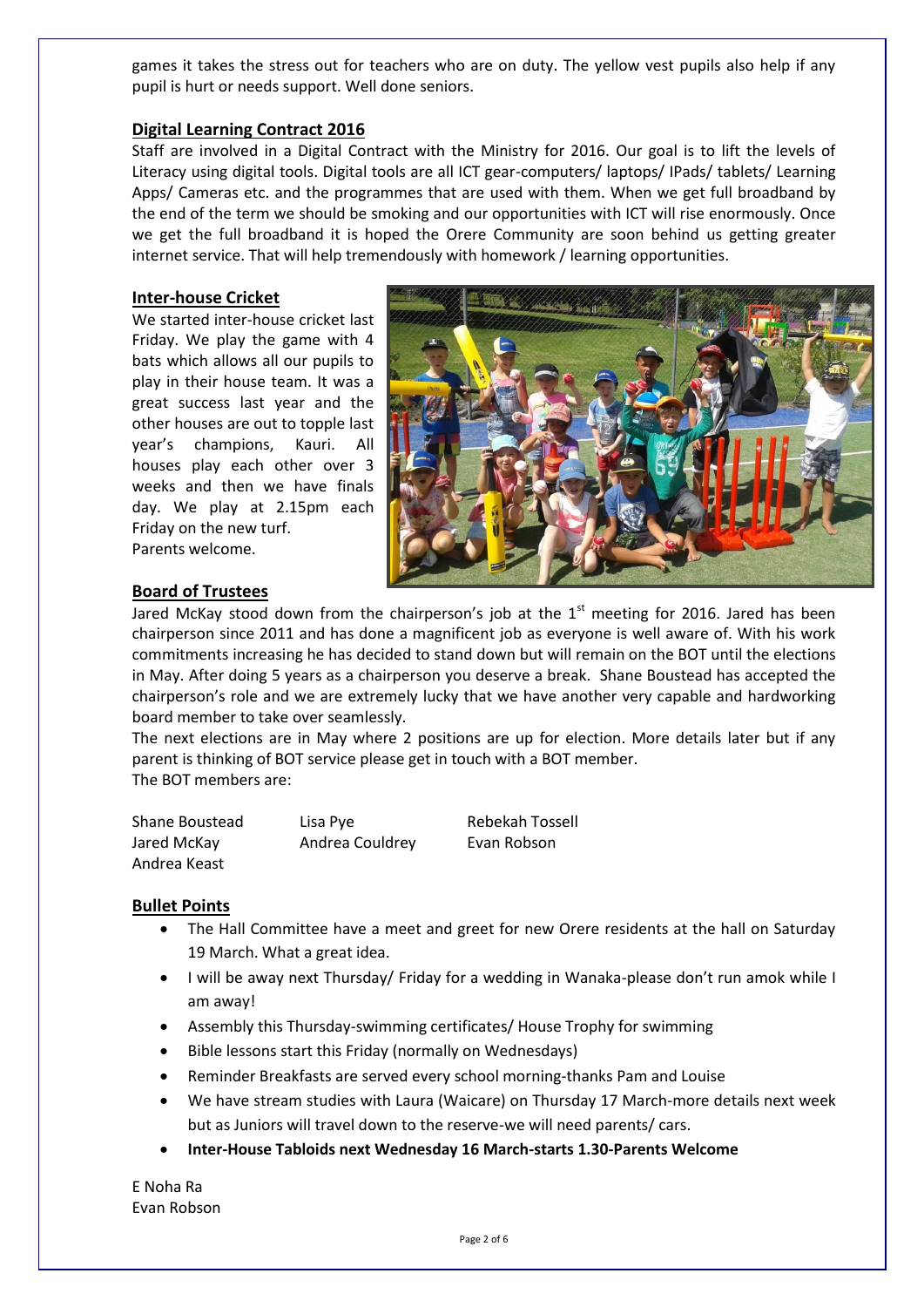# Room 1 Student Voice

Kia Ora this is Anika reporting for Room I Student Voice. Today we had Kereru Park School come and visit. It was a blast. Also our school gala is coming up so buy as many raffle tickets as you can!

### Jokes

Q. What's brown and sticky?

A. A stick!

Q. What's a computer brand that sings?

A. A Dell!

# Here Are some Activities!



Easter Vord Hunt

|              |     | C H I C K L I L Y D H |  |               |  |    |     |        |
|--------------|-----|-----------------------|--|---------------|--|----|-----|--------|
| N.           | С   | . ل -                 |  | N E G G S L   |  |    | Y R |        |
| F.           |     | G H                   |  | EFWVUZE       |  |    |     | - R    |
| B.           |     | R I S P R I N G F     |  |               |  |    |     | - A    |
|              | UA  | D.                    |  | T A L C D R L |  |    |     | в      |
|              |     | N S E A R C H A W O B |  |               |  |    |     |        |
| N.           |     | SWPALMYQWI            |  |               |  |    |     |        |
| Y F          |     | $\mathbf{L}$          |  | N D B A S K   |  |    | E   | $\top$ |
| $\mathbf{I}$ |     | A M B E A S T E       |  |               |  |    | R S |        |
|              | DH. |                       |  | UNTULI        |  | P. | - S |        |

**BASKET BUNNY CHICK DYE EASTER** EGGS **FIND** 

**FLOWERS** PALM **GRASS** PARADE RABBIT **HIDE HUNT SEARCH SPRING LAMB** SUNDAY **LILY NEST TULIPS** 

©1997-1998 The Kid's Domain www.kidsdomain.com free for non-profit use



Page 3 of 6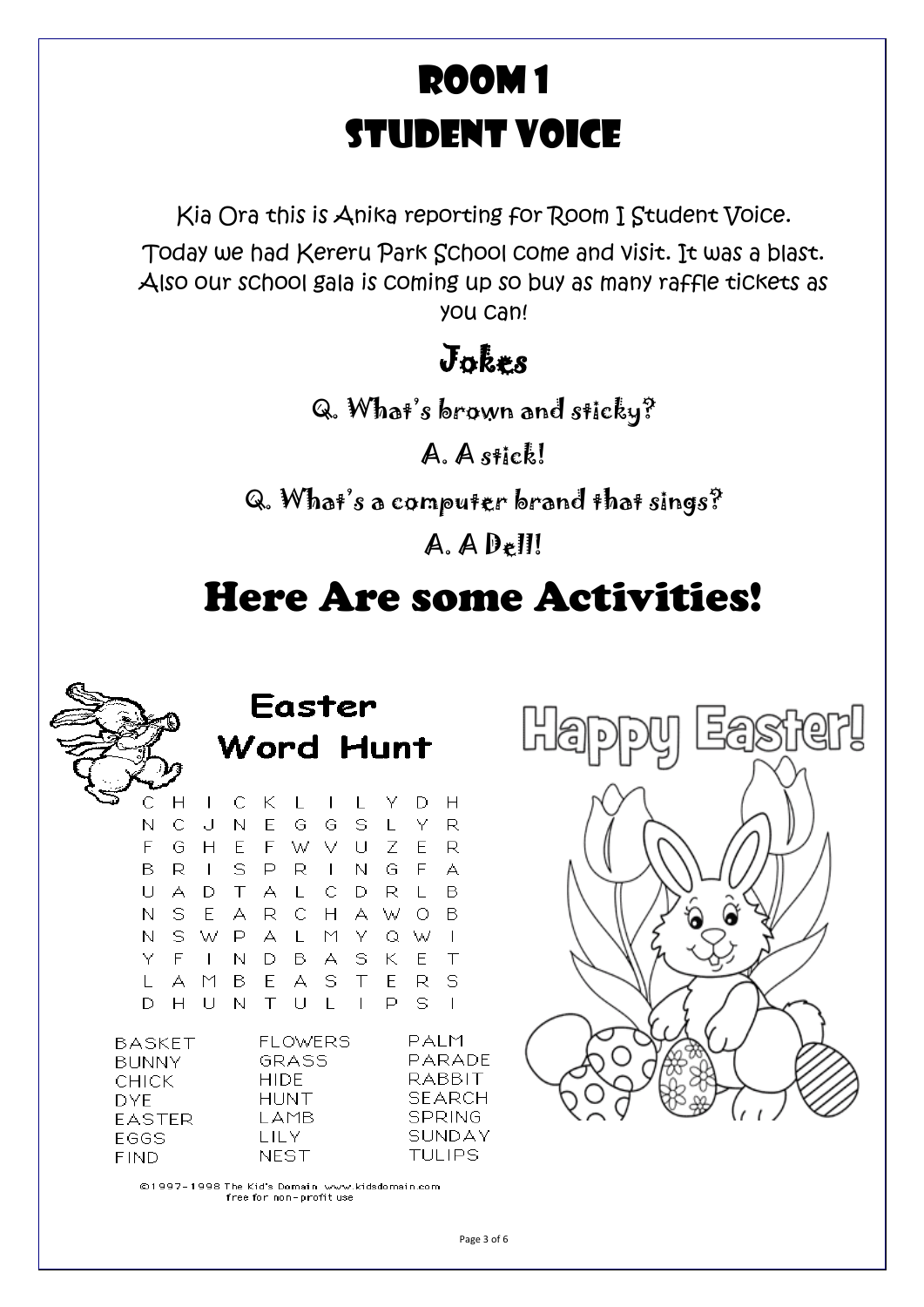# *Room 2 News*

### Hi everyone

We are very happy with how settled the Room 2 children are. They are all trying hard with their work.

Our class has dropped back to 16 students so Mrs. Pye is now helping in the classroom rather than taking the youngest students to the Library.

Last week we had a lady visit



from the National Library and she is working with us to transform our library from being just a library to being a multimedia centre. Hopefully it will be a place for students to do research on computers and listen to audio books as well as a place to read. We have also ordered interesting books on different topics from the National Library for our school.

We noticed that most of the Year 2s and Y3s need practice with their typing so we have been using a really fun programme [\(www.bbc.co.uk\)](http://www.bbc.co.uk/) called Dancemat Typing that helps children learn to type. Check it out!

This week we are doing Maths assessments to see where the children are at for Maths. The results will go in the student folders.

We have also been using some Writing apps on our IPads. Skylah and Keegan wrote a story on the IPads using "I can write" this morning about the butterfly garden.

Our sunflower plants are growing and here are some more of their stories……



My sunflower is getting very big. **Danyon**

My sunflower needs lots of sun and water. **Sadie**

I made a hole in the soil. Then I put the seed in. We put water in. **Jack**

Thank you for your continued support. Ka kite ano Mrs. McLeod

Page 4 of 6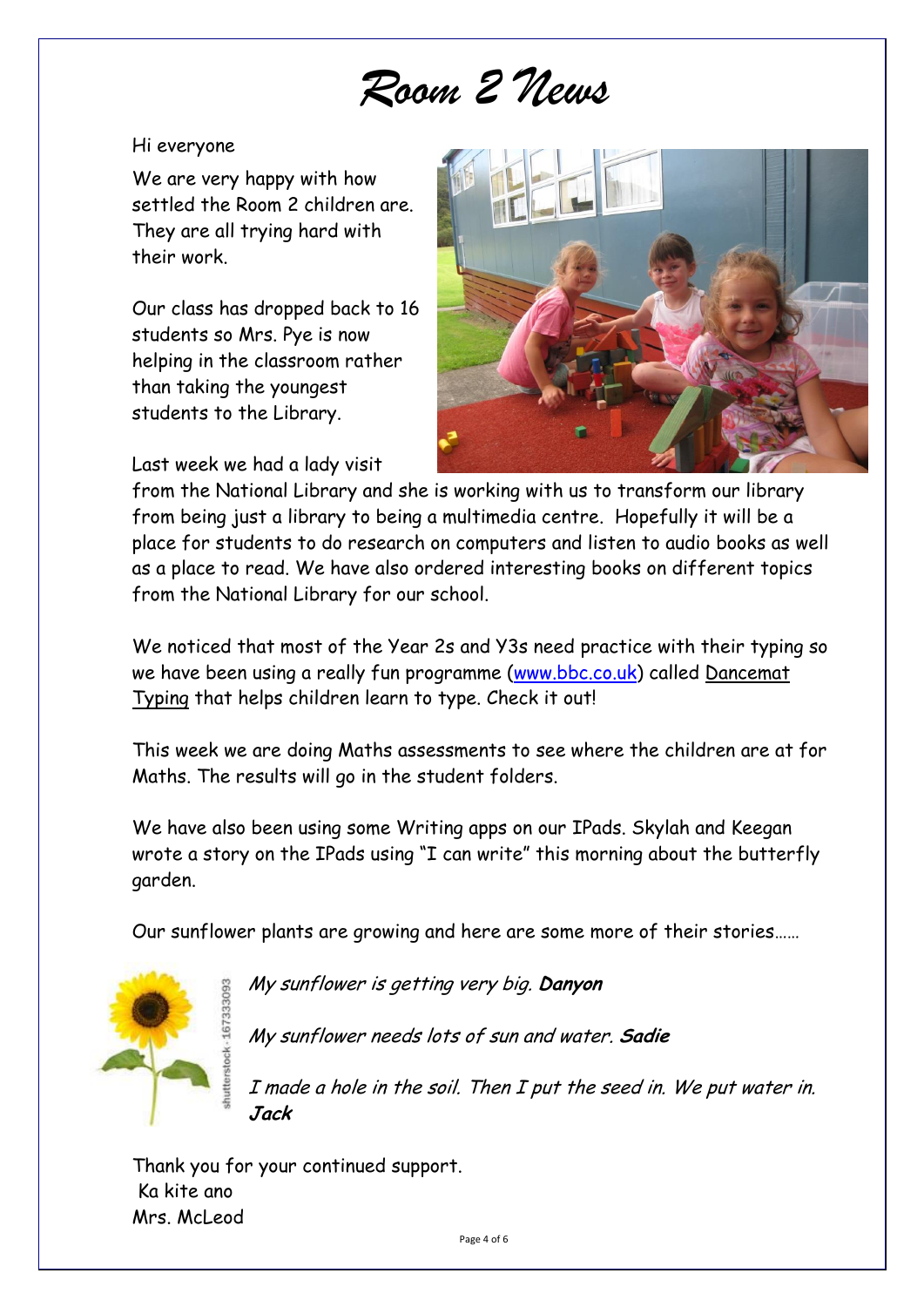# **School Calendar - Key Dates to Remember**

### **9 March 2016**

It is that time of year again; we are once more preparing for gala. We would appreciate a huge parent support at our gala meetings for 2016. The next meeting is on Wednesday 9<sup>th</sup> March and every Wednesday from then until Easter, after school at 3.10pm.

### **10 March 2016**

Assembly will be held on Thursday  $10^{th}$  March at 2.10pm. We would love to see as many parent there as possible.

### **16 March 2016**

Inter-house Tabloids – all parents welcome

### **22 March 2016**

The next 2 technology days are Tuesday 22<sup>nd</sup> March and a fortnight later the 5<sup>th</sup> April. Please remember the correct footwear for safety. All students are required to wear a sunhat when outdoors for Terms 1 and 4. The bus leaves Orere School promptly at 8am.

### **25 March 2016**

Friday 25<sup>th</sup> March is Easter Friday, which is early this year. So please don't forget our Annual Gala which is held on Easter Saturday  $26<sup>th</sup>$  March from 9am -1pm. We will need all parents to do their part helping on stalls etc. please. Please remember Easter Friday, Easter Monday and Easter **Tuesday** are school holidays. School will resume on Wednesday morning at 8.55am.

### **31 March 2016**

The Board of Trustees will meet next on Thursday  $31<sup>st</sup>$  March at 6.30pm in the school staff room. Minutes of the meetings may be accessed by parents to read and are held in the school foyer.

### **The School Calendar is now available on our website <www.orere.school.nz>**